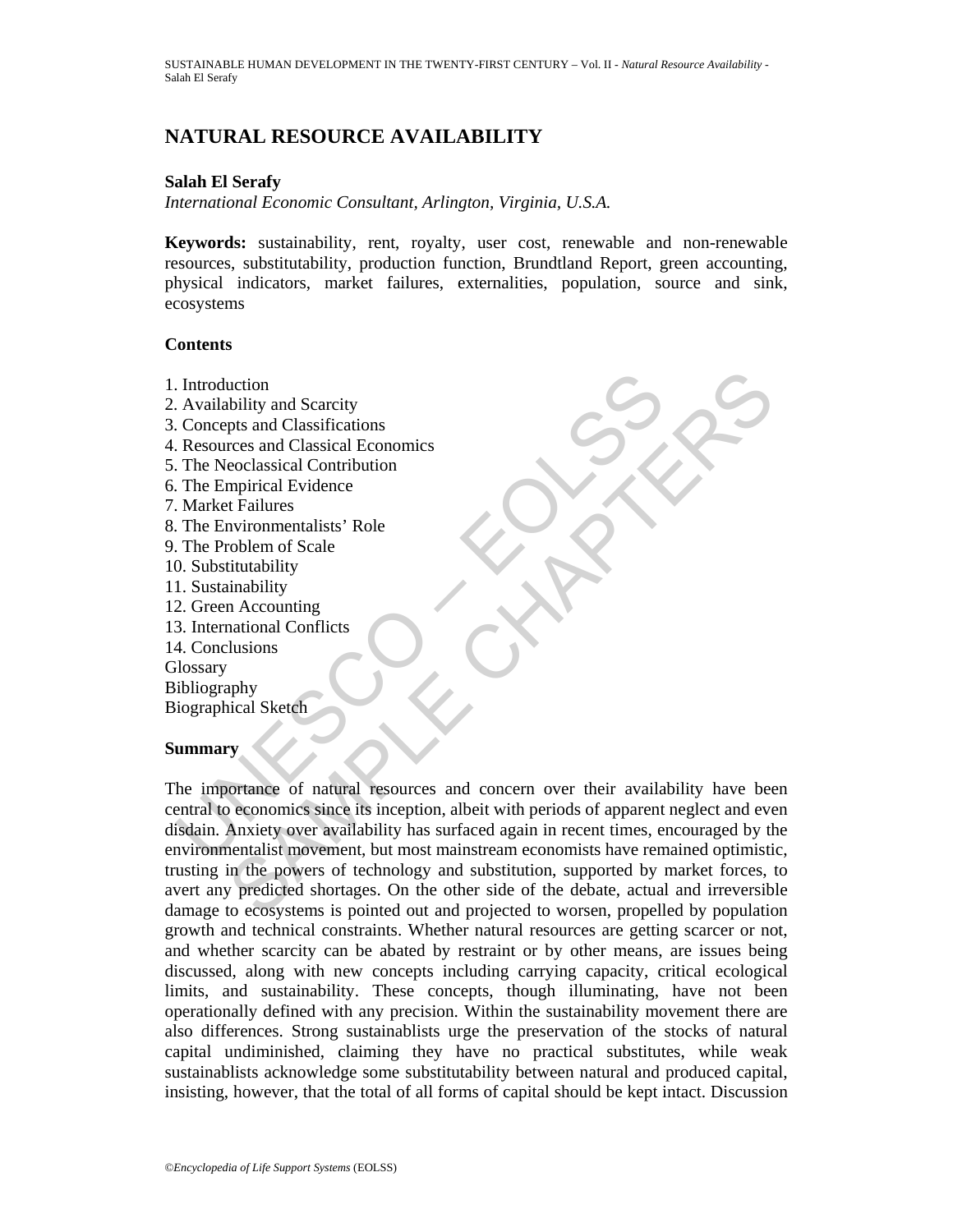of biological diversity and ecosystem resilience has more recently raised issues of ethics and aesthetics, besides the older danger of economic loss, with arguments in favor of precautionary measures in the face of uncertainty. Solid contributions from the physical and biological scientists remain operationally lacking, and better interdisciplinary cooperation is obviously needed. But the responsibility of economists is more tangible and urgent, and their specific tasks have been clarified.

Several areas of public policy need to be initiated or strengthened, including sustained efforts at conservation, and seeking and developing substitutes. Distribution of income and wealth, both intra- and inter-nationally, is of great importance and should be an integral part of targeting sustainability. Rich and poor nations alike should be allowed to pursue higher levels of material comfort, provided growth is genuine, emanating from value added and not from natural asset destruction: hence the crucial role that can be played by green accounting, provided it is properly done. The movement towards the de-materialization of production, which has already begun in Western Europe and North America, has a useful role to play. Availability would be secured if, to the extent possible, lifestyles everywhere were patterned on modes that are less wasteful of natural resources.

## **1. Introduction**

alue added and not from natural asset destruction: hence the crucial<br>ayed by green accounting, provided it is properly done. The move-<br>e-materialization of production, which has already begun in Western In<br>erica, has a use ded and not from natural asset destruction: hence the crucial role that can by green accounting, provided it is properly done. The movement towards the similarization of production, which has already begun in Western Europ Whether natural resources have become or are becoming more scarce than previously and whether this is a topic of critical importance is not an issue that can be easily settled. Strong arguments are advanced on both sides of a continuing debate. There are optimists and pessimists over natural resource availability, but most environmentalists have little doubt about the present danger signs and likely further deterioration. To them, these signs should be taken seriously and their causes understood and averted. The required measures are often costly and unpopular, and thus may be a cause for denial of existing problems. Danger of further increases in world population is particularly feared. Even with declining rates of growth, the yearly additions to population are substantial, given the large size of the base. Larger populations and higher per capita consumption combine to put increasing pressure on natural resources. Aspirations for higher consumption are ubiquitous, even in the more affluent parts of the world where consumption may in some respects appear excessive and wasteful. Many people in the developing world wish to catch up eventually with the standards of living enjoyed in the industrialized countries, which global communications now bring vividly to their notice. If the masses of India and China were to attain the levels of high consumption of North America and Western Europe, there is little doubt, other things being equal, that the pressure on natural resources and their ecological infrastructure would be unbearable. Today, even in the richer parts of the world, pollution of the atmosphere and waterways, acid rain, waste landfills, noise, urban congestion and numerous associated problems exist and even worsen, despite serious attempts at abating them. People often seem resigned and able to put up stoically with higher levels of discomfort. Optimists argue that the market will take care of these problems, if not immediately then eventually. They stress the positive association found between higher incomes and attending to pollution, and believe that substitutes for natural resources are bound to be found, as has happened in the past in case of some individual materials. For securing raw materials and energy, the richer nations, with their superior purchasing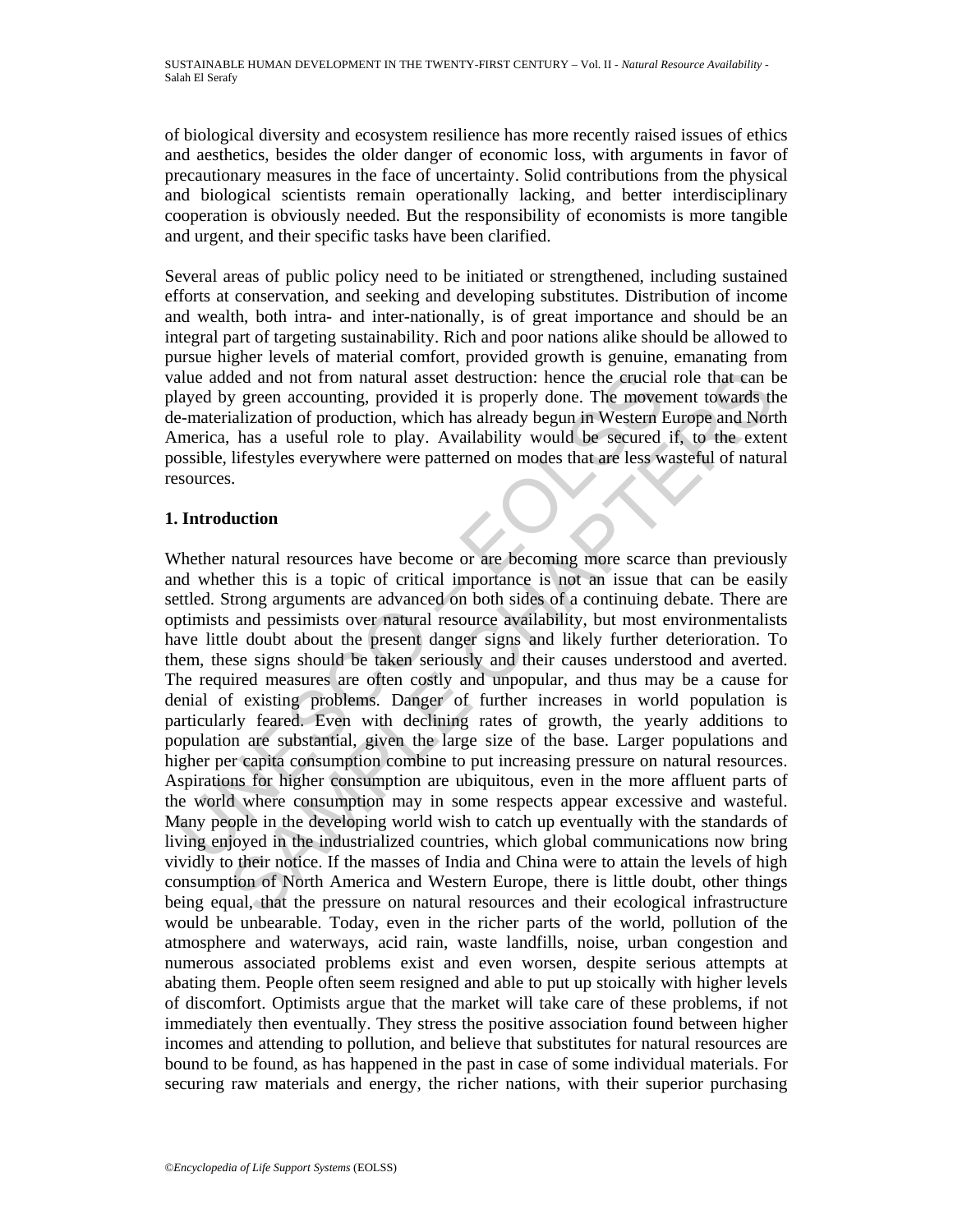power, have had easy access through trade and other arrangements to natural sources from the developing world. Even their harmful wastes have occasionally been dumped at a price in the poorer countries. Their demand for raw materials is not much discouraged owing to the relatively low prices prevailing. Such low prices are the outcome of various factors, and on the whole do not cover the full ecological costs of their production, renewal or assimilation of their wastes. Resort to fertilizers and pesticides in pursuit of higher agricultural production is causing multiple harms that are not reflected in product prices. Nor is the user cost of exhaustible resources included fully in the price of products whose sources cannot be renewed. Trust in the ability of the market to bring satisfactory solutions as and when required is strong in some influential circles, and is often backed by politically motivated forces. But can the market on its own be expected to solve the problem of species that are approaching extinction, save ecological systems that are irreversibly being undermined, or arrest the depletion of the ozone layer? Consciousness of the crucial importance of energy to established living styles, and anxiety over its sources, have been around for at least three decades, but no breakthrough has yet materialized for alternatives to fossil fuels although some progress has doubtless been made. Clearly serious and sustained public intervention is called for, since the market needs strong help and cannot bring solutions to these complex and long-term problems on its own.

## **2. Availability and Scarcity**

xtinction, save ecological systems that are irreversibly being underminated<br>repletion of the ozone layer? Consciousness of the crucial important<br>attablished living styles, and anxiety over its sources, have been around<br>cea n, save coological systems that are irreversibly being undermined, or arrest the of the ozone layer? Consciousness of the crucial importance of energy to and invisy these, and anxiety over its sources, have been around for The phrase "natural resource *availability*" conjures up at once its converse, which is "natural resource *scarcity*". Since scarcity is essentially the subject matter of economics, this entry is fundamentally about the *economics* of natural resources, and whether or not resources have become or are becoming scarcer than previously, and whether such scarcity would prove to be an impediment to economic growth, an objective that is taken for granted by most economists. Among the issues discussed, therefore, will be the possible effect of reduced natural resource availability on future production and consumption, on human welfare generally, and to some extent on the complex relationship between natural resources and their ecological infrastructure which is increasingly being recognized, not just as necessary for sustaining economic activity, but also for supporting life itself. Apart from anything else, natural resources cannot be dissociated from their roots in ecological systems.

# **3. Concepts and Classifications**

There is a vast variety of natural resources, a fact that impedes their categorical description, and renders generalized analysis and policy pertaining to them difficult. Several classifications have therefore been attempted, some of which are maintained in this entry. A common dichotomy is that made between renewable and non-renewable (or exhaustible) resources, but it will be seen that all natural resources are in fact exhaustible. Another distinction is made between "sink" resources and "source" ones, the former referring specifically to the class of natural resources whose function is absorbing and assimilating wastes, and the latter to the source of raw materials and energy. Some resources, such as forests, have a dual quality, both as a source of timber and other products, and a sink for carbon dioxide. Source resources used in production and consumption inevitably produce wastes; so both functions are intimately related.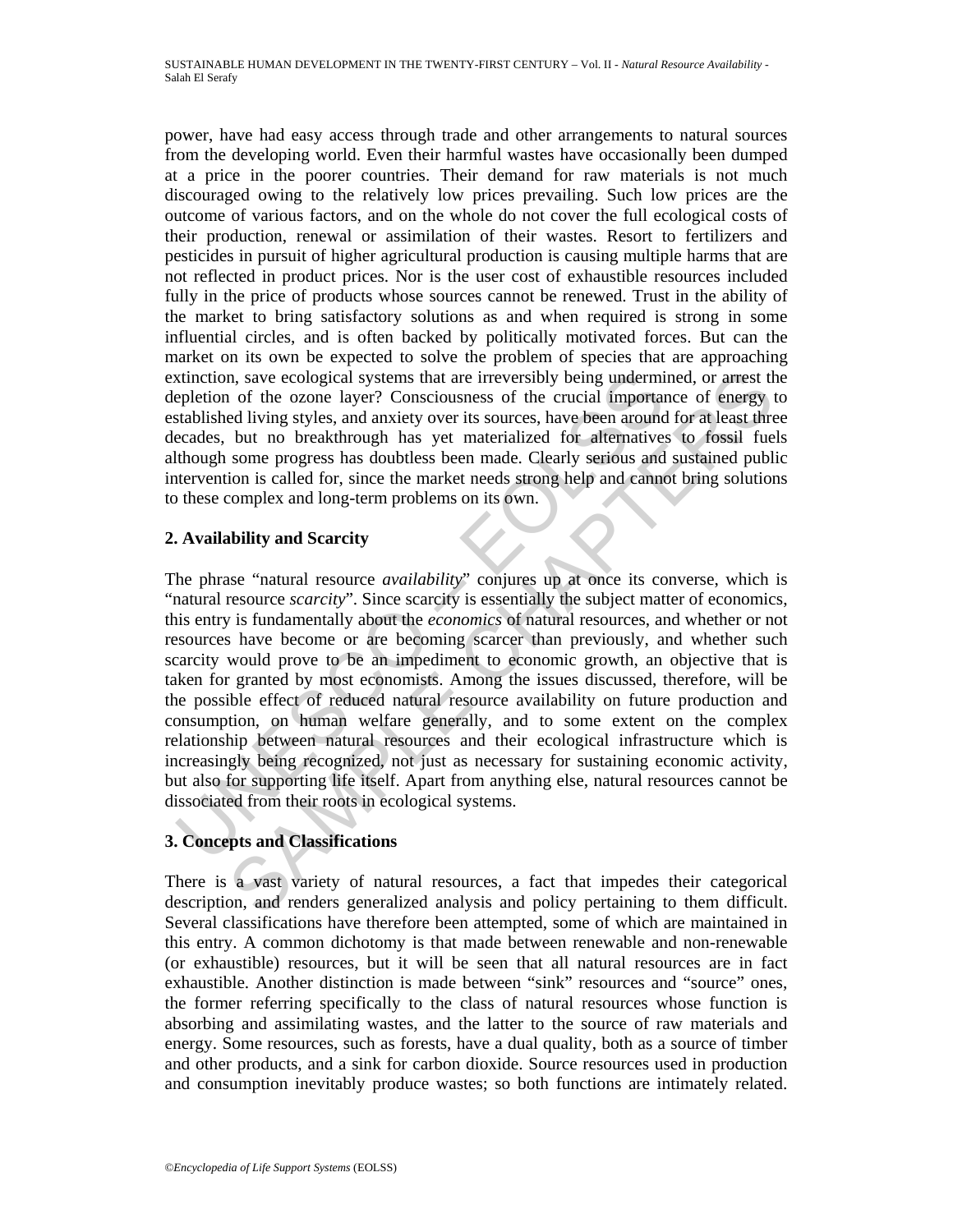There is also the distinction usually made between appropriable and inappropriable resources, and shades of private and common ownership in-between. Some resources are altogether inappropriable or just not appropriated, such as the atmosphere, the high seas, or the ozone layer; others are held and exploited in common; and yet others are individually worked with established owner rights, and this form of ownership is held by some to be a key to sustainable exploitation. There is a class of resources often referred to as amenities, which provide direct enjoyment, and these tend, with public encouragement, to fall outside private ownership and the mechanism of the market. Other aspects of natural resources get stressed by ecologists, such as species extinction, loss of biodiversity, and man's predatory appropriation of global ecosystems, which is said to encroach on the survival claims of other forms of life. Natural resources, it should be realized, are complex and diverse, projecting a multitude of aspects that are variably stressed by different analysts. It is their close association with the economic system, however, that makes them interesting to economists and worthy of their serious attention.

ariably stressed by different analysts. It is their close association w<br>stem, however, that makes them interesting to economists and worth<br>tention.<br>Ill resources are in essence non-renewable or "destructible". Fish, for<br>ex stressed by different analysts. It is their close association with the ceonomic<br>stressed by different analysts. It is their close association with y of their seriou<br>owever, that makes them interesting to economists and wor All resources are in essence non-renewable or "destructible". Fish, forests and the like, if exploited with a view to sustainability, can renew or can be helped to renew themselves, provided that the periodic intake from them is kept within their regeneration capacity. But if they are "mined" they can clearly be exhausted. When overexploitation reaches a certain level and culling or destruction is allowed to exceed renewal by a critical margin, resources can tend irreversibly to extinction – a fate that has afflicted a number of species. On the other hand, the exhaustion of non-renewable resources can be reduced somewhat by recycling, and their effective life may be extended by efficient use and the development of substitutes. But recycling is out of the question in some cases. Certain resources, such as fuels, once combusted, cannot be redeemed – an atrophy indicated by the second law of thermodynamics.

Opinions differ as to which of the two categories of natural resources, the renewable or the exhaustible ones, will prove to be the limiting constraint on economic growth. Some writers emphasize the erosion of topsoil, declining water tables and deforestation as the more limiting of the two as these are bound to affect food production and the absorption of carbon dioxide. Thus the belief, once held, that biomass could provide a useful substitute for fossil fuels now increasingly appears dubious. Both renewable and nonrenewable resources are probably on the same level in respect to scarcity and its possible intensification.

The distinction between resources as "source" and "sink" has proved to be a useful one for many purposes and has had a great impact on the analysis of "sustainability". Again, whether the threat to sustainability will come first from the inability of nature to absorb and assimilate further wastes, or from our running out of source resources whether exhaustible or renewable, has been a matter of debate with special attention paid to reversibility. There are signs that pollution can be abated and reversed, while source resources are in many cases more difficult to restore. As previously stated, both sink and source are connected in that the source inputs of production pass through the productive processes as "throughput", and inevitably translate in part into harmful wastes. The notion of throughput has inspired the recent drive towards "de-materialization", or reducing the ratio between natural resource inputs and the final outputs.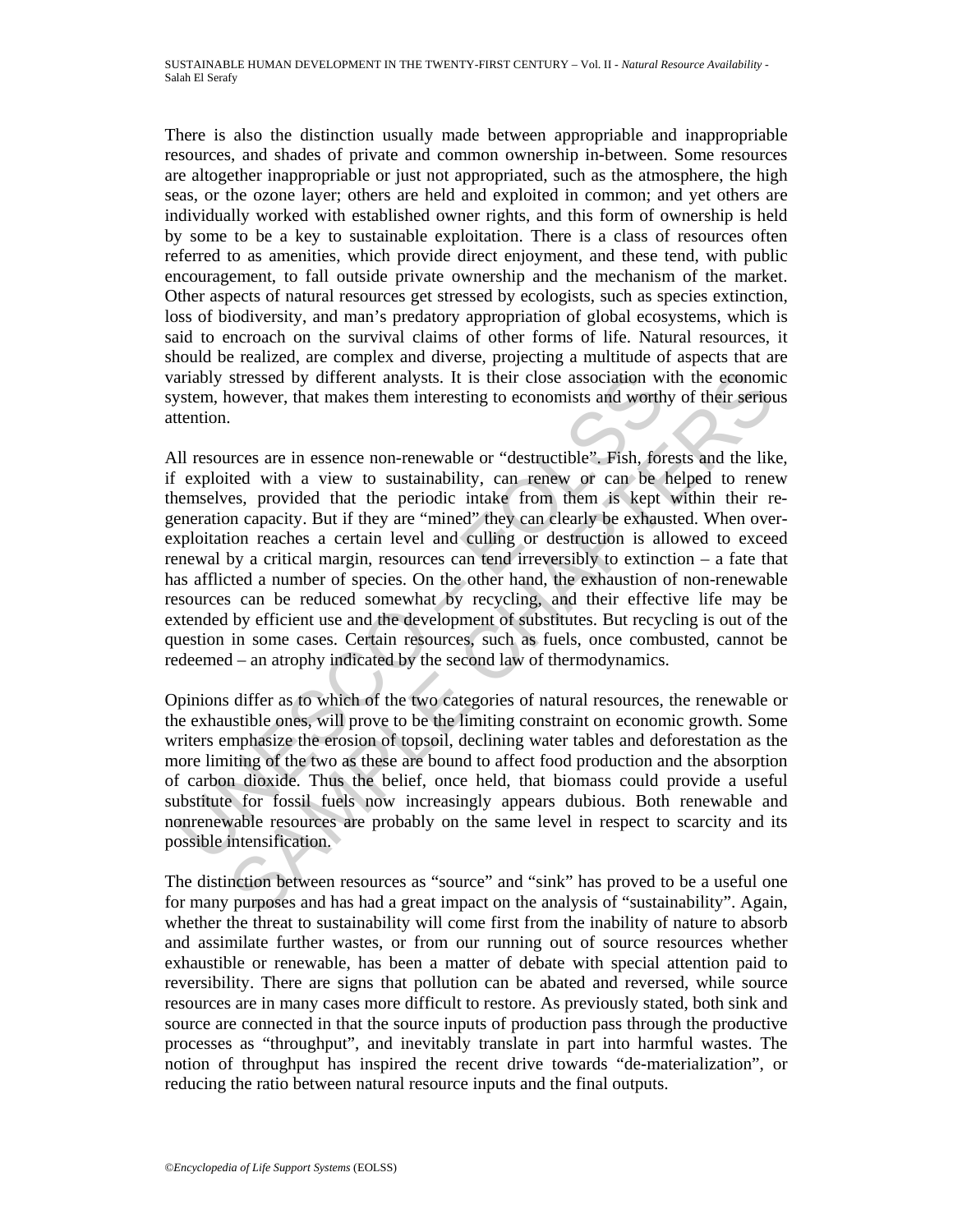#### **4. Resources and Classical Economics**

from the French school of the Physiocrats that flourished in the seighteenth century. The Physiocrats held that "land", which to them<br>girtculture, was the origin of all wealth, and believed that it was only<br>girculture, was French school of the Physiocrats that flourished in the second half of the chemuty. The Physiocrats held that "land", which to them largely significants held that "land", which to them largely significant is capable of cr Economists are often blamed for their apparent myopia over natural resource scarcity and for overlooking the ecological aspects of economics generally. While this may be true to a certain extent in more recent times, it has not always be so, and the history of economics shows how wrong this view is. Natural resource scarcity attracted economists' attention almost from the birth of their discipline, but there have certainly been periods when their attention to resources wavered. Over the last two centuries interest in the adequacy of natural resources for sustaining the economic system rose and fell in waves, to emerge in our own time as of great importance. From the beginning, the British classical economists emphasized land as an original and crucial factor of production, taking land to include natural resources. They had borrowed freely from the French school of the Physiocrats that flourished in the second half of the eighteenth century. The Physiocrats held that "land", which to them largely signified agriculture, was the origin of all wealth, and believed that it was only nature, not man, that was capable of creation. Their views had religious undertones, which were discarded by the classical economists. Concern for natural resource availability is to be found in Adam Smith's *Wealth of Nations* (1776) -- a concern that became central to Malthus's *Essay on Population* (1798). Malthus presented as a problem of great moment the balance between people and the ability of agriculture to provide the means of their sustenance. Such a balance was necessary for keeping the workers alive, providing the essential factor of production, named labor, which complemented land. Later, in his *Principles of Political Economy and Taxation* (1817), Ricardo was to analyze natural resource scarcity in terms of changes in quality. As demand increased for land and the products of mines and quarries, inferior quality sources had to be sought. Quality deterioration raised the costs of extraction and reduced rent as the margin of cultivation moved progressively into less productive areas.

Half a century later Jevons, whose name is associated with the marginalist revolution in economics, and who is frequently considered as a neoclassical economist, gave much attention to what he perceived as the growing scarcity of coal, not so much in quantity as in quality. Jevons focused on coal because to him it was a basic ingredient of British industry and thus underlay British international supremacy. In *The Coal Question*  (1865) he reiterated Malthus's fundamental concern over the impending inadequacy of supplies to meet demand. Jevons's pessimism, however, had a short life. This is because agricultural produce and minerals became quite abundant in the last decades of the nineteenth century, with the settlement of new territories in the Americas and Oceania. Abundance was also aided by revolutionary advancements in transport and in manufacturing processes. Doubts over the scarcity of natural resources subsided, and economists began to look elsewhere for other problems of concern.

For the first half of the twentieth century optimism seemed to reign, rooted in a newly restored confidence in "human ingenuity" as an antidote to the classical economists' view of the "niggardliness of nature", which had branded political economy as the "dismal science". The "law of diminishing returns" appeared not to be as universally dominant as it had been previously thought. Even the population threat seemed to have been abated, if not completely vanquished, as demographic growth slowed down in the older countries, thanks to out-migration, and the impact on family size of urbanization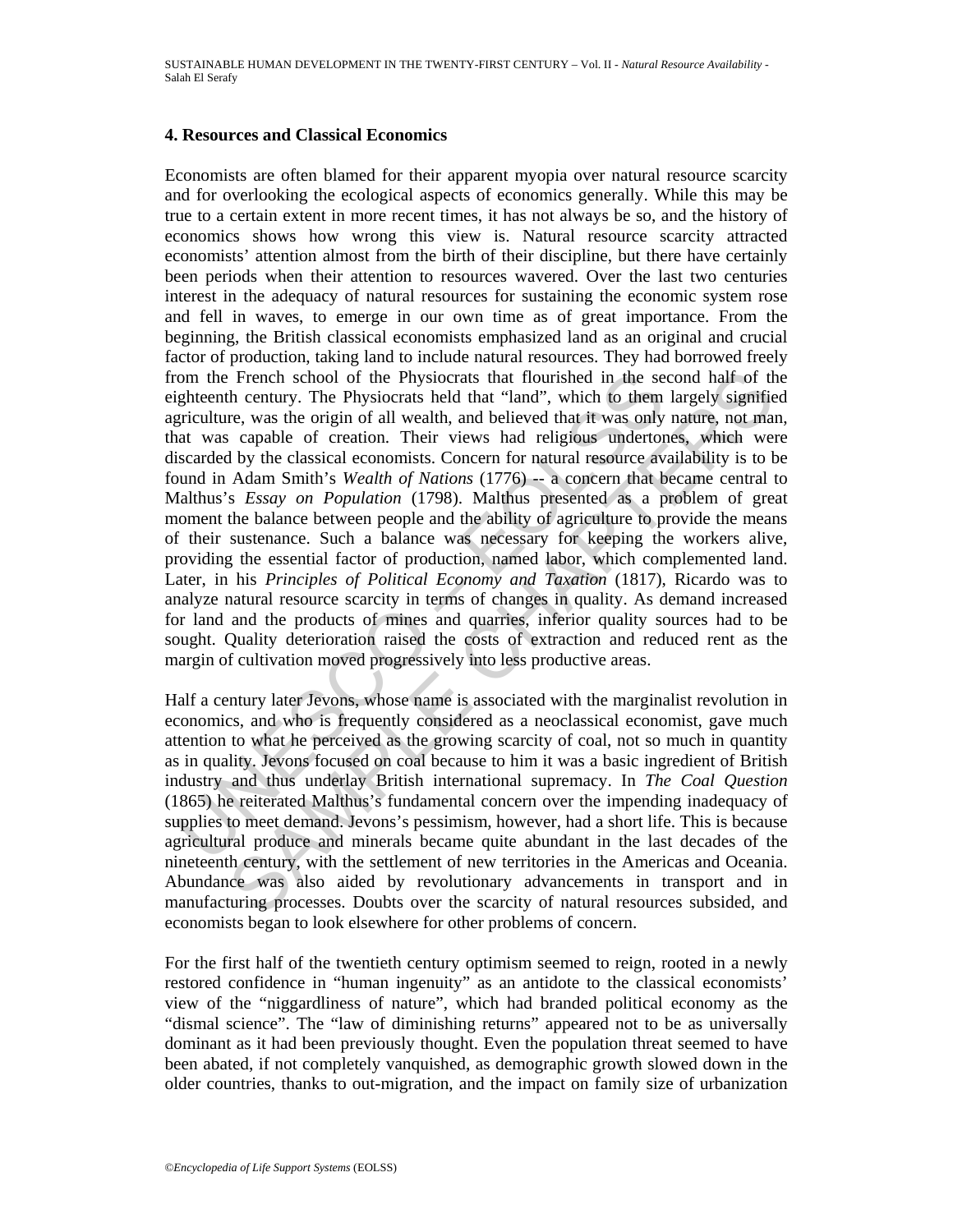and improvements in medicine and technology. Though the population danger lingered on in the poorer countries, many thought it would be similarly conquered, with higher incomes, education, and family planning, which would bring about demographic stability.

## **5. The Neoclassical Contribution**

issuarce scarcity has not always occupied center stage in its adherents<br>as received serious and sometimes profound attention. Contribution<br>ave tended to be more "positive" and analytical than "normative<br>intentated. Outside scarcity has not always occupied center stage in its adherents' writings, but<br>vice serious and sometimes profound attention. Contributions in this regard.<br>
didd to be more "positive" and analytical than "normative" or advo While concern over resource scarcity never quite died down, the topic continued to engage the attention of the new, and increasingly influential, school of neoclassical economics, which emerged towards the end of the nineteenth century. Today, neoclassical economics is frequently misunderstood, and even maligned by noneconomists, partly on the grounds of its neglect of natural resources. Admittedly, resource scarcity has not always occupied center stage in its adherents' writings, but it has received serious and sometimes profound attention. Contributions in this regard have tended to be more "positive" and analytical than "normative" or advocacyorientated. Outside the environmentalist literature, warnings of imminent difficulties were kept in the background, while objective analysis was promoted generally in small doses without being quite central. Important in this regard is the work of three economists of standing. The first of these was Alfred Marshall who is widely recognized as the father of neoclassical economics and whose *Principles of Economics* went into eight editions between 1890 and 1920. Marshall revived the old notion that the factor of production named "land" did cover natural resources, including in his words, "rivers and the sea". His concern for nature was behind his drive to develop the study of economics along lines borrowed from biology, resenting others' attempts to imbue it with concepts from mechanics and physics. He paid special attention to the destructibility of natural resources, as in mining, insisting that the surplus derived from their exploitation was not all in the form of Ricardian rent, originating from the "indestructible powers of the soil". The process of mining itself depleted the "store of nature". Besides rent proper, the surplus realized in mining contained a "royalty" that signified resource depletion. To Marshall, royalty represented nothing less than a portion of the mine itself, not a surplus. This royalty, later recognized as a "user cost", or "resource rent", is in essence a temporal opportunity cost arising from the fact that if a unit of a mineral is taken out of the ground today, it will not be available for extraction tomorrow.

One of Marshall's penetrating ideas in this regard, which, however, tended to be overlooked, was his insistence that, although Ricardian rent did not enter into the marginal cost of the extracted mineral, "the minimum royalty did enter directly into the expenses incurred on behalf of every part of the produce, whether marginal or not". This novel thought, that the marginal revenue in mineral extraction could be above the marginal cost of working the mine, was a seed that later germinated under the careful husbandry of Hotelling. In time the concept of the user cost came to be accepted, and has been found to apply also to renewable resources, such as forests and fish, when these are being "mined".

Another neoclassical economist with an eye on natural resources, more as a sink rather than a source, was Pigou who initiated the sub discipline of "welfare economics". Pigou expressed his concern largely around the concept of "economic welfare", which he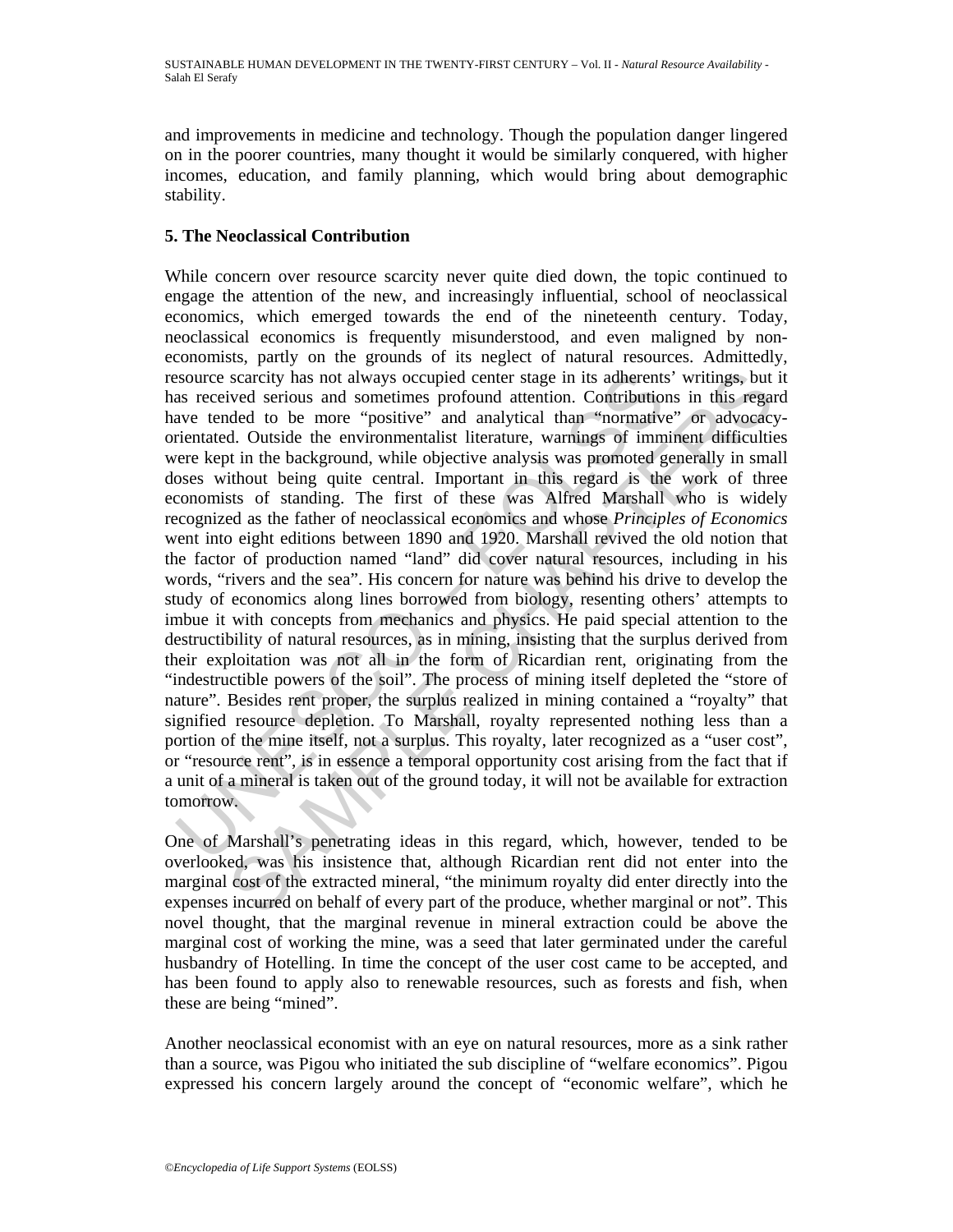defined as that part of human welfare that could be brought into a relationship with the measuring rod of money. His famous book began as *Wealth and Welfare* in 1912, and was subsequently expanded into *The Economics of Welfare,* four editions of which came out between 1920 and 1932. There, Pigou expounded his notion of *externalities*, which signified deviations between private and public costs and benefits. Pollution created by industrialists inflicted damage on their neighbors who bore its cost whereas the benefits accrued to the polluters. This notion was later to prove invaluable for antipollution policy, and instrumental in the drive to identify the sources of waste and eventually regulate, penalize and tax the offenders. Thus was born the "polluter-mustpay" principle, which seems now to meet with general acceptability. The divergence between private and public interests has come lately to the fore over nuclear power generation, which is held by some to be both clean and cheap. The scarcity of uranium apart, if the costs of countering the radioactivity of wastes were properly internalized, nuclear power generation would be prohibitively costly. The notion of externality was later to be found relevant also to "source" resources, where the market still overlooks soil erosion or a declining water table in appreciating the full costs of agricultural products.

part, if the costs of countering the radioactivity of wastes were prop<br>cuclear power generation would be prohibitively costly. The notion o<br>tect to be found relevant also to "source" resources, where the mark<br>oil erosion o the costs of countering the radioactivity of wastes were properly internalized wore generation would be probibitively costly. The notion of extendity way observe generation would be probibitively costly. The notion of exte Hotelling's was a third influential voice raised from within the neoclassical economic tradition but with a centrality for natural resources that was quite revolutionary. In his justly famous article, "The Economics of Exhaustible Resources", in the *Journal of Political Economy* of 1931, he confronted head on the issue of natural resource scarcity. This seminal work developed out of his concern over the world's disappearing supplies of minerals, forests and other exhaustible assets, a concern which indicated to him a need for regulating their exploitation. He asserted that natural resource products were too cheap and were being used selfishly and wastefully. Hotelling applied the calculus of variations, a mathematical tool unfamiliar at the time to most economists, to the problem of optimal allocation through time of a given stock of a natural resource. In the manner of neoclassical economics he relied on some drastic simplifying assumptions to get to the heart of the problem. "Hotelling's rent", an articulated version of Marshall's royalty, was a measure of scarcity that, along Marshallian lines, should be part of the price, lying between the marginal cost of extraction and the market price. Under his assumptions, as the stock diminished, scarcity rent grew, pushing up the price. The connection between scarcity and price was indirect. It was the user cost contained within the price that would rise, and not necessarily the price. This view was in harmony with asset management, with natural resource stocks viewed as assets to be managed according to the same profit maximization principles. Since the growing scarcity of a natural resource raised the scarcity rent exponentially at the current rate of interest, an individual owner would regulate the rate of extraction in such a way as to leave him indifferent between keeping the mineral in the ground to appreciate or drawing it out and reinvesting the proceeds at the prevailing rate of interest. Hotelling's work covered many other related issues of importance for natural resource management. But notwithstanding its profundity, it remained largely neglected until it was revived and its relevance rediscovered by Solow and other mainstream economists in the1970s in the wake of the energy crisis. Among analytical economists, the erroneous emphasis popularly placed on the power of exporter cartels to raise oil prices gave way gradually to the appreciation that petroleum was an exhaustible resource whose price should be expected to rise *à la* Hotelling. One reason for neglecting Hotelling's work in the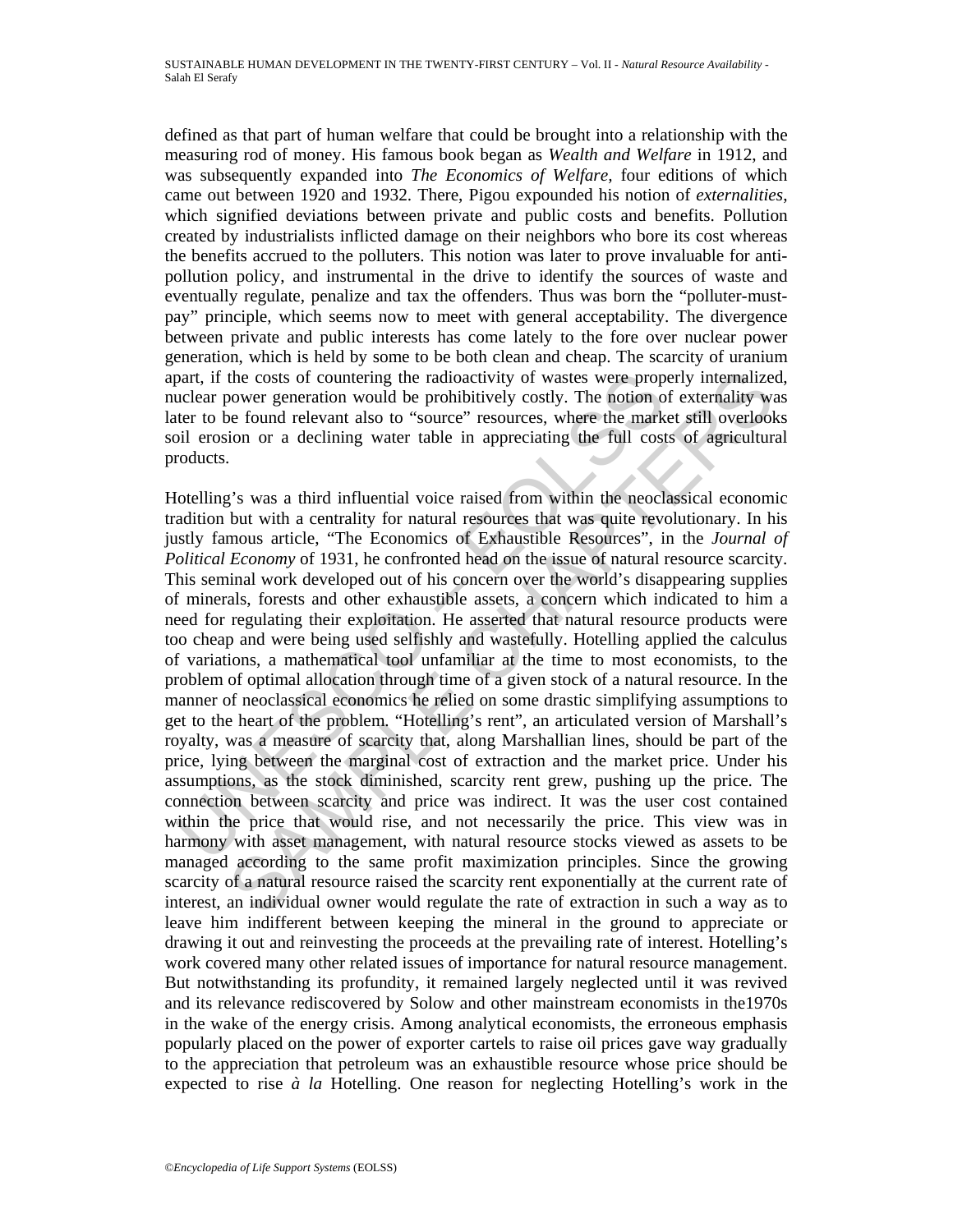SUSTAINABLE HUMAN DEVELOPMENT IN THE TWENTY-FIRST CENTURY – Vol. II - *Natural Resource Availability* - Salah El Serafy

interval was the apparent lack of empirical evidence to support his thesis of growing natural resource scarcity.

- -
- -
- -

# TO ACCESS ALL THE **22 PAGES** OF THIS CHAPTER, Visit: [http://www.eolss.net/Eolss-sampleAllChapter.aspx](https://www.eolss.net/ebooklib/sc_cart.aspx?File=E6-60-04-05)

#### **Bibliography**

**ibliography**<br> **ibliography**<br> **ibliography**<br> **eckerman**, Wilfred. 1995. *Small is Stupid: blowing the whistle on the greens*. Duck<br> **orward the optimistic case that denies the exhaustibility of resources and supports eco<br> shy**<br> **chaptive** 1, 1995. *Small is Stupid: blowing the whistle on the greens*. Duckworth, London. [Put optimistic case that denies the exhaustibility of resources and supports economic growth, with the ability of future Beckerman, Wilfred. 1995. *Small is Stupid*: *blowing the whistle on the greens*. Duckworth, London. [Puts forward the optimistic case that denies the exhaustibility of resources and supports economic growth, with confidence in the ability of future generations to find solutions for any problems arising from current behavior.]

Daly, Herman E. 1991. *Steady-State Economics*. Second edition. Island Press, Washington DC. [A restatement, with new evidence and insights, of the first edition's attack on the "growth mania", arguing for non-increasing levels of material consumption.]

El Serafy, Salah. 1997. Green Accounting and Economic Policy. *Ecological Economics*, Volume 21, Number 3, pp.217-229. [Stresses the importance of green accounting for macro-economic measurements and policy.]

Fisher, Anthony C. 1981. *Resource and Environmental Economics*. Cambridge University Press, Cambridge, London and New York. [An all round analytical discussion of natural resource scarcity.]

Gide, Charles and Rist, Charles. 1948. *A History of Economic Doctrines (from the Times of the Physiocrats to the Present Day)*. Second English Edition, R. Richards, translator. Harrap and Co. London. [Contains a description of the focus of the French School of the Physiocrats on agriculture as the fount of all productive activity.]

Goodland, Robert, Herman E. Daly and Salah El Serafy, (editors) 1992. *Population, Technology and Life Style, the transition to sustainability*. Island Press, Washington DC. [Goodland's chapter on "The Case that the World Has Reached Limits" (pp. 3 - 22) addresses the linkages between the global ecological system and the economic sub-system, emphasizing that exponential economic growth is unattainable.]

Hotelling, Harold.1931. The Economics of Exhaustible Resources. *Journal of Political Economy*, Volume 39, Number 2, pp.137-175. [A path-breaking contribution to the analysis of many aspects of nonrenewable resources, including the optimization of extraction through time.]

Hufschmidt, Maynard M. and Eric L. Hyman.1982. A Survey of Economic and Related Approaches to Analysis of Natural Resource and Environmental Aspects of Development, pp. 32-66 in Hufschmidt and Hyman (editors), *Economic Approaches to Natural Resource and Environmental Quality Analysis*. Tycooly International Publishing Limited, Dublin. [Gives a useful history of the conservation movement from early twentieth century, with summary comments on the contributions of Gray, Hotelling, Ciriacy-Wantrup, the Paley Commission, an assessment of the optimistic findings of Barnett and Morse, and the criticism of that work by V.K. Smith.]

Krautkraemer, Jeffrey A. 1998. Non-renewable Resource Scarcity. *Journal of Economic Literature*, Volume XXXVI, pp. 2065-2107.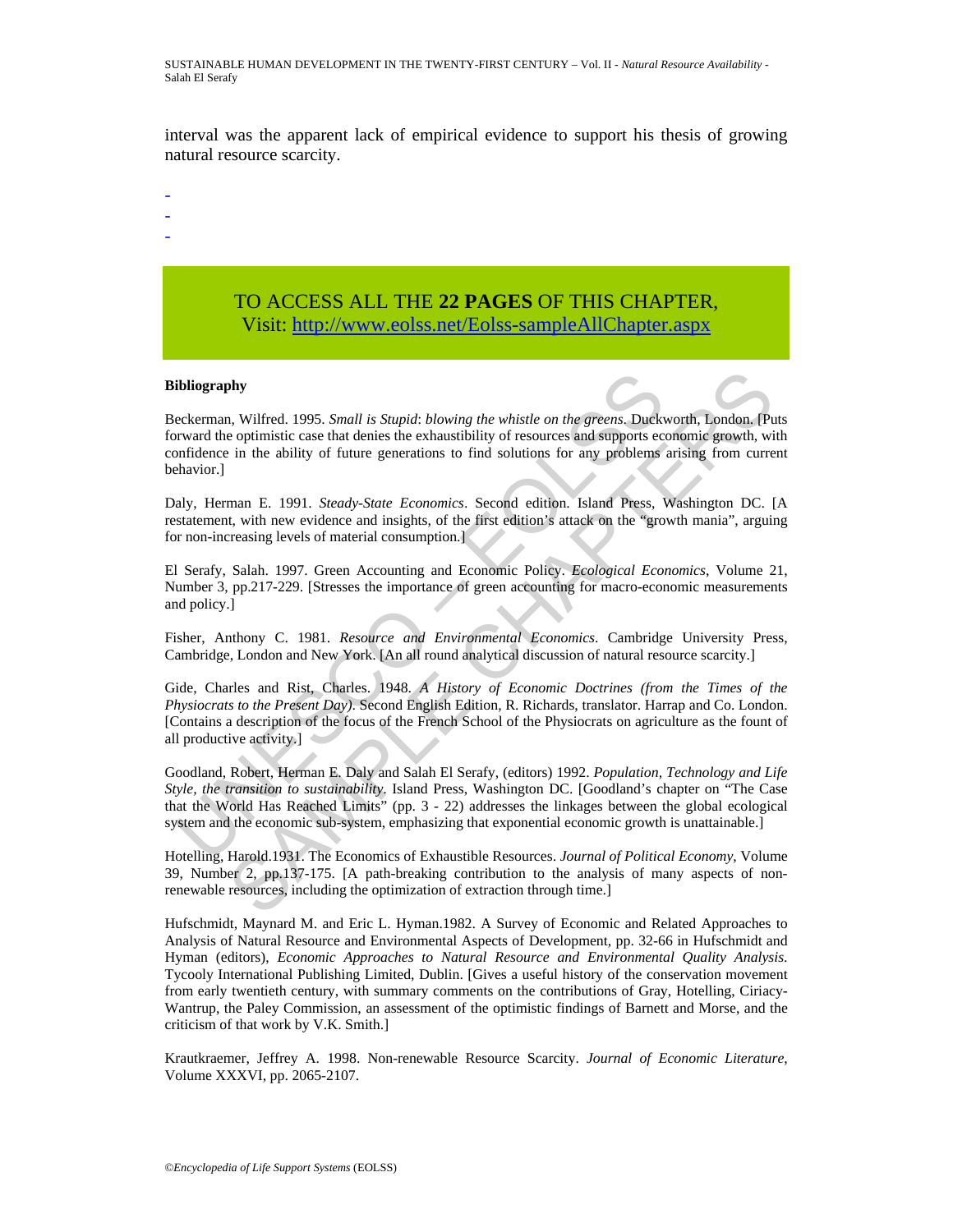SUSTAINABLE HUMAN DEVELOPMENT IN THE TWENTY-FIRST CENTURY – Vol. II - *Natural Resource Availability* - Salah El Serafy

Marshall, Alfred. 1920. *Principles of Economics*. Eighth Edition. Macmillan and Company, London, 1947. [Draws attention in various places in this *magnum opus* to the fact that "land" as a factor of production includes rivers and the sea, and also subterranean deposits of minerals. Picking up from earlier writers, Marshall expounds on exhaustibility of natural resources, develops the concept of "user cost" in mining, which he named "royalty", and holds that the marginal supply price of minerals should include a royalty in addition to the marginal expenses of working the mine (p. 438). Marshall's prolific writings are strewn with references to nature, often with parallels drawn from biology. In his *Essays in Biography* (Macmillan, London, 1933) J. M. Keynes refers to a lecture given by Marshall in the 1870s on "Water as an Element of National Wealth".]

Meadows, Donella *et al.* 1972. *The Limits to Growth*. Club of Rome. New York University Press, New York. [An important contribution to the subject which enjoyed great popularity and affected thinking about natural resources despite the fact that it was severely criticized on methodological grounds.]

Mikesell, Raymond F. 1995. The Limits to Growth - A Reappraisal. *Resources Policy*, Volume 21, Number 2, pp. 127-131.

Pigou, A.C. 1932. *The Economics of Welfare*. 4th edition. Macmillan, London.

Solow, Robert M. 1974. The Economics of Resources or the Resources of Economics. *American Economic Review*, Volume LXIV, Number 2 (Papers and Proceedings) pp. 1-14. [A Richard Ely Lecture to the American Economic Association, which recalled Hotelling's views and explained in fairly easy prose the problem of natural resource scarcity. This was an authoritative recognition by an important mainstream economist of the problem of natural resource scarcity.]

Inseed, Naymont 1: 1995. The Eminis to Glown - A Reapparadi. *Resources*<br>
umber 2, pp. 127-131.<br>
1gou, A.C. 1932. The Economics of Welfare. 4th edition. Macmillan, London.<br>
2gou, A.C. 1932. The Economics of Welfare. 4th ed Expression F. 1995. The Limits to Growth - A Reappraisal. *Resources Poitcy*, Volume 2<br>
Ry. 127-131.<br>
2. 1932. The Economics of Welfare. 4th edition. Macmillan, London.<br>
2. 1932. The Economics of Welfare. 4th edition. Macm Solow, Robert M. 1992. *An Almost Practical Step Toward Sustainability.* Resources for the Future, Washington DC. [A reiteration of the status of natural resources as productive assets, with stress on the superiority of changes in the stock rather than the stock itself, and dismissing the assumptions behind extraction optimization as an embarrassment. In support of maintaining capital intact, this in effect was an endorsement of "weak sustainability" although somewhat hazy on the proper way to green the national accounts.]

Storage, Robert and Daniel Merging. 1979. *Energy Future. (Report of the Energy Project at the Harvard Business School)*. Random House, New York. [Though focused on energy, this book contains an Appendix on "Limits to Models" (pp. 234-266), which is critical of their often farfetched assumptions, and even manipulation of facts, by modelers for the production of untenable results that predicted that the 1970s energy problem would fade away.]

United Nations Environment Programme (UNEP). 1999. *Global Environment Outlook 2000*. Earthscan Publications, London. [A periodic assessment of environmental and natural resource problems, with data and analyses derived from a network of collaborating regional centers.]

Van den Bergh, Jeroen C.J.M. (editor) 1999. *Handbook of Environmental and Resource Economics*. Edward Elgar, UK, Northampton, MA, USA. [This 1300-page tome contains 78 chapters by internationally diverse authors who consider practically every aspect of the economics of natural resources.]

World Commission on Environment and Development. 1987. *Our Common Future*. (The Brundtland Report). Oxford University Press. [Proposed a definition of sustainable development that has had a great popular appeal and led to the Rio de Janeiro 1992 Earth Summit, attended by more than a hundred heads of state, which was an occasion for signing important global conventions including one on biological diversity and another on global warming. An important feature of this report is its emphasis on distribution, both inter- and intra- nationally as an essential prerequisite of sustainability, as well as distribution between generations. Sustainable development, as defined in this report, was endorsed in the Rio declaration adopted as *Agenda 21*, and led to the establishment of the United Nations Commission on Sustainable Development.]

Worldwatch Institute (Washington DC). 2000. *State of the World*, Norton and Co., New York and London. [This series of annual reports, which began in 1984, draws attention to "danger signs" affecting